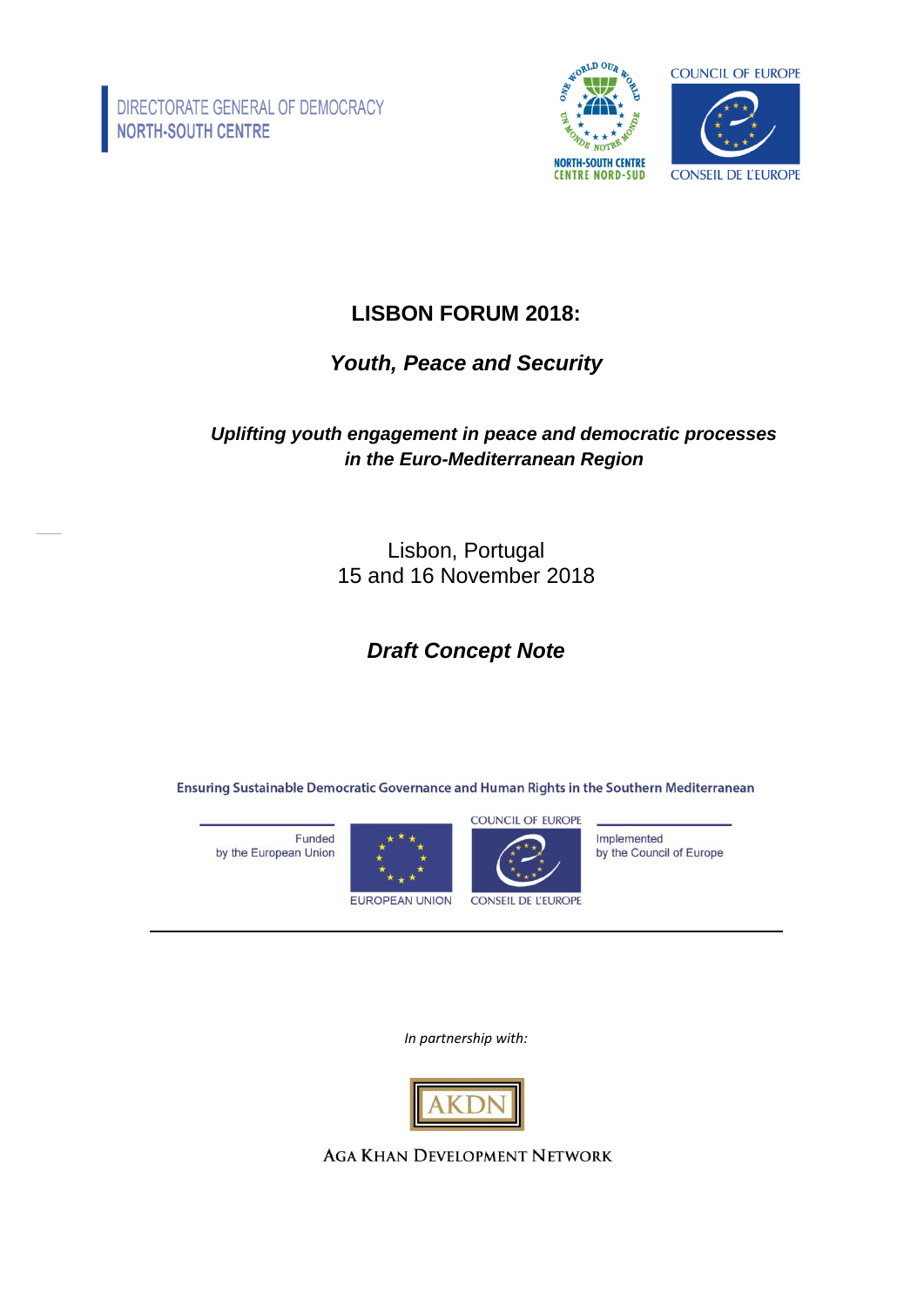#### **INTERCONNECTING PEOPLE: LISBON FORUM' NEW CYCLE 2018-2019**

An annual event since it was established in 1994 by the North-South Centre of the Council of Europe, the Lisbon Forum is a platform which brings together high level *Quadrilogue* actors (governments, parliaments, local and regional authorities and civil society) from Council of Europe member states and Southern Mediterranean countries, international organisations, academia, foundations, donors and media to share experience and best practice on themes which are closely related to the core mission of the Council of Europe: to promote democracy, human rights and the rule of law.

In its  $17<sup>th</sup>$  meeting on 7 November 2017 in Rabat (Kingdom of Morocco), the Executive Committee of the North South Centre approved the proposal that the Lisbon Fora for the upcoming years will respond to the overarching theme "interconnecting people". The decision was taken with the shared understanding that effective responses to today's challenges require a coordinated, systematic and structured approach that places "people" at the centre of the discussion: acknowledging their sovereignty, trusting in their potential and stressing their interdependence and interconnection. The Executive Committee agreed to focus the Lisbon Forum in 2018 on youth, peace and security and in 2019 on democracy, human rights and gender equality.

The Lisbon Fora in 2018 and 2019 will continue to be part of the two-year cycle **EU/Council of Europe South Programme III: Ensuring Sustainable Democratic Governance and Human Rights.** In the framework of the South Programme III, the North-South Centre will continue to offer a platform for articulated dialogue and structured cooperation that will address key challenges faced by countries in Europe and in the Southern Mediterranean and explore possibilities for renewed regional and multilateral cooperation.

In the new cycle, the Lisbon Fora will not be stand-alone events but yearly milestones of a continuous cycle that will incorporate a seed-funding mechanism to support start-up/scale-up pilot activities with a focus on peace and human security.

#### **2018: YOUTH, PEACE AND SECURITY**

 $\overline{\phantom{a}}$ 

Global interdependence lies at the core of the complex international order in which societies are exposed, among other elements, to growing inequality in wealth distribution, human rights violations, discrimination, armed conflicts, forced displacement, as well as climate change and human insecurity.

In this context, and according to the Independent Progress Study<sup>1</sup> presented to the Security Council on 23 April 2018, stereotypes associating young people with disengagement and violence are largely widespread.

However, in December 2015, the UN Security Council adopted for the first time a resolution on the positive role youth play in preventing conflict and violent extremism and in sustaining peace, shifting the international focus to recognize young people as a large sector of the population with the potential to contribute to constructive change. Referring to the Progress Study on Youth, Peace and Security, young people are "the missing peace"; young people work on peace and security is the "connecting tissue" that bridges the silos of development, human rights, humanitarian affairs, peace and security, from the local to the global level.

<sup>&</sup>lt;sup>1</sup> [The missing peace: independent progress study on Youth, Peace and Security. March 2018](https://www.unfpa.org/sites/default/files/resource-pdf/Progress_Study_on_Youth_Peace_Security_A-72-761_S-2018-86_ENGLISH.pdf)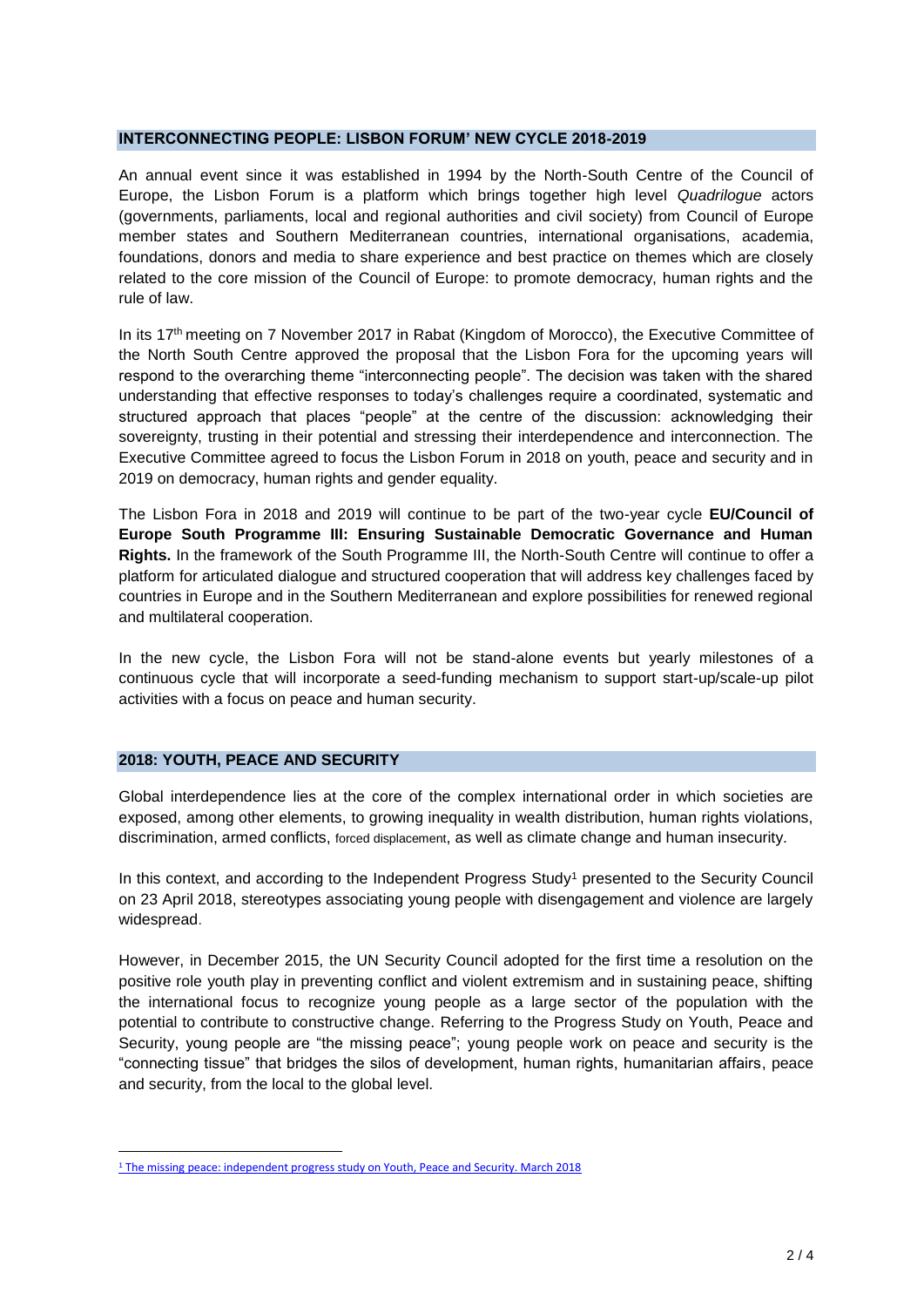Following a process of regional consultations with young peacebuilders to support the implementation of the UN SCR 2250 (2015), a series of recommendations have been put forward to guide the definition of vertical action plans and strategies. Nevertheless, the process is still at the very early stage.

The lessons learnt from UN SCR 1325 (2000) on women, peace and security reveal that the implementation of the recommendations will take time and its success will ultimately rely on the cooperation between governmental and non-governmental actors on the principles of dialogue, partnership, solidarity and shared responsibility.

In this context, the North-South Centre of the Council of Europe will aim at strengthening the commitment to shared principles and values of democracy, human rights and the rule of law which cannot be disconnected from the issues around youth, peace and security in Europe and Southern Mediterranean.

Since its creation, the North-South Centre has been an important soft power instrument for regional and multilateral cooperation of the Council of Europe with the Southern Mediterranean, serving as a platform for structured cooperation, promoting confidence building between governments, parliamentarians, local and regional authorities and particularly, civil society organisations with a bottom-up participatory approach, where youth is at the core of its programmes.

#### **ACTIVITY DESCRIPTION**

In 2018, the Lisbon Forum will address current issues of youth, peace and security, more concretely, how to contribute to move from the recommendations of the UN SCR 2250 (2015) to its implementation. In looking into this issue, the Lisbon Forum will promote partnerships that ensure a collective impact at the local, national, regional and global levels.

The Lisbon Forum 2018 will provide a platform to i) facilitate dialogue between young people and decision and policy makers ii) mobilise partnerships and iii) leverage support to inclusive, comprehensive and integreated programmes to be implemented in the Euro-Mediterranean region with a focus on peace and human security.

#### Methodology

The Lisbon Forum 2018 will be organised in partnership with youth-led and youth-oriented organisations, ensuring a balanced participation between decision makers and young people.

The Lisbon Forum will be followed by the launching of a flexible seed-funding mechanism that will provide opportunities for small-scale vertical pilot initiatives run by, with and/or for young people with a focus on peace and human security.

#### **Targeted outputs:**

- *Quadrilogue* representatives, international organisations, academia, foundations, donors and civil society organisations commit to the establishment of partnerships and networks facilitated and coordinated by the North- South Centre in the field of youth, peace and security.
- Awareness is raised on the UNSCR 2250 on Youth, Peace and Security, its recommendations and latest developments prompting cooperation and campaigns between